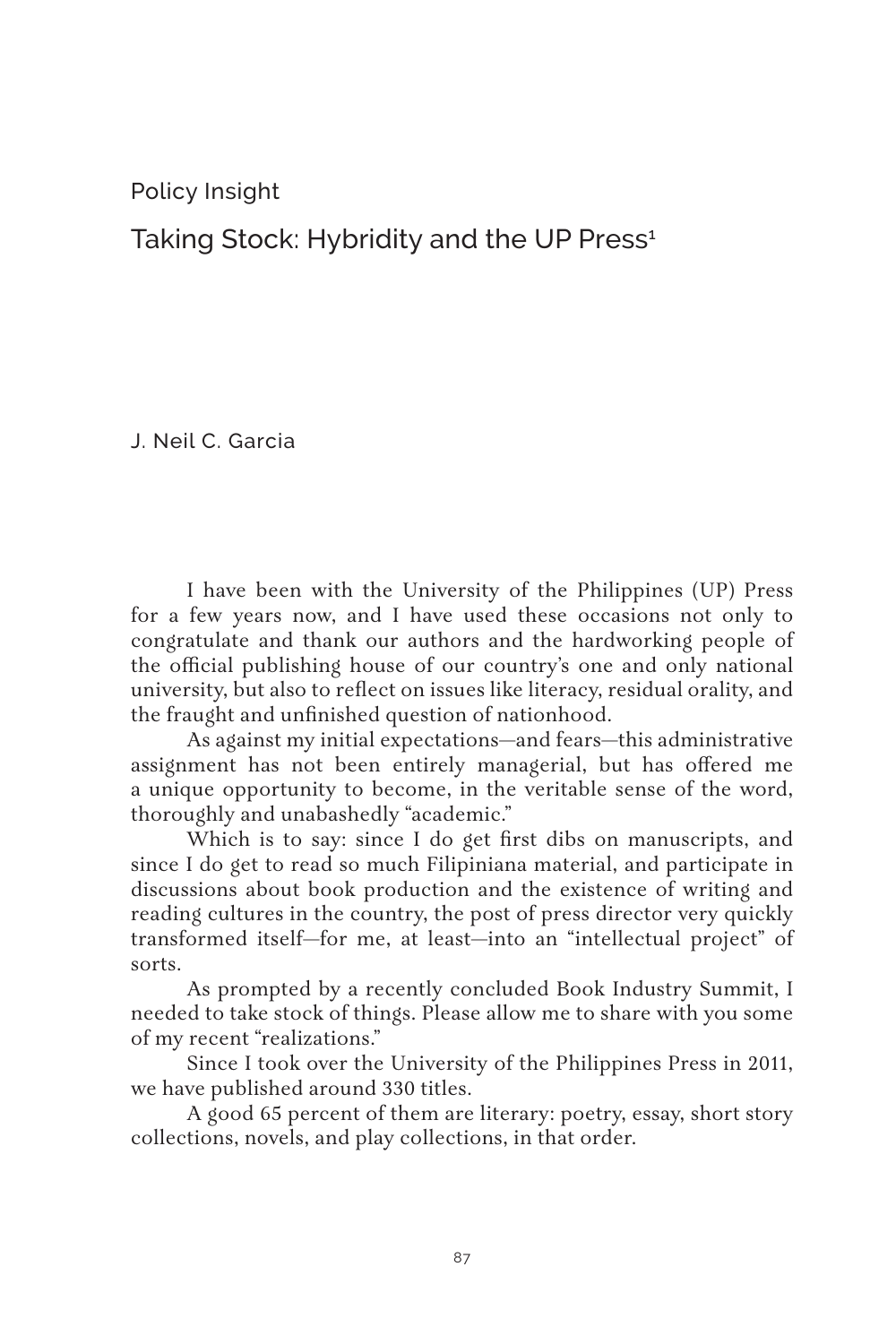*Philippine Journal of Public Policy: Interdisciplinary Development Perspectives* (2019)

Most of these are single-author books; some are anthologies with multiple authors. The languages are almost evenly split between English and Filipino.

While we have also published books written in regional languages, they are few and far between. Moreover, each of them has been accompanied by a translation into either English or Filipino. This is our requirement, inasmuch as we would like all our titles to appeal to a broader local and possibly translocal readership.

Of late, we have seen a spike in literary titles falling into the *genre* category, in particular, young adult and speculative fiction. We take this to be a good sign, for what it betokens is a growth in the market of writers and readers of locally produced—even if mostly "nonrealist," traditionally seen as "nonserious"—fiction.

Novels in Filipino have outnumbered the novels in English in the last eight years. We are not talking about a very large number, however. It would seem that, as far as fiction goes, the "long form" does not come so easily to our writers.

Poetry books are probably the most numerous. They are sadly the slowest moving titles, in terms of sales. Our *bodega* still has copies of some of the poetry titles that came out when I came on board eight years ago.

On the other hand, my term as UP Press director has seen an increase in the number of scholarly books being put out. The humanities and social science titles are more or less equal in number, with the books in the natural sciences being the hardest to come by. To begin with, they are the hardest to source, probably because peer-reviewed journals are the gold standard for productivity in this discipline.

UP Press's scholarly books are mostly written in English, particularly if they are in the sciences, social or otherwise. The scholarly books written in Filipino are most commonly works in literary studies.

The scholarly titles of UP Press are very rarely "disinterested." What I mean by this is that they are, in the main, written with a clear interest or agenda on the part of the author, which is to bring to bear both the activity and the output of the research on a clearly identified social issue or problem. To my mind, we may broadly describe this "interest" as a *nationalist* one.

In other words, we need to remember that UP is a nationalist institution, historically, as well as by definition (actually, by law).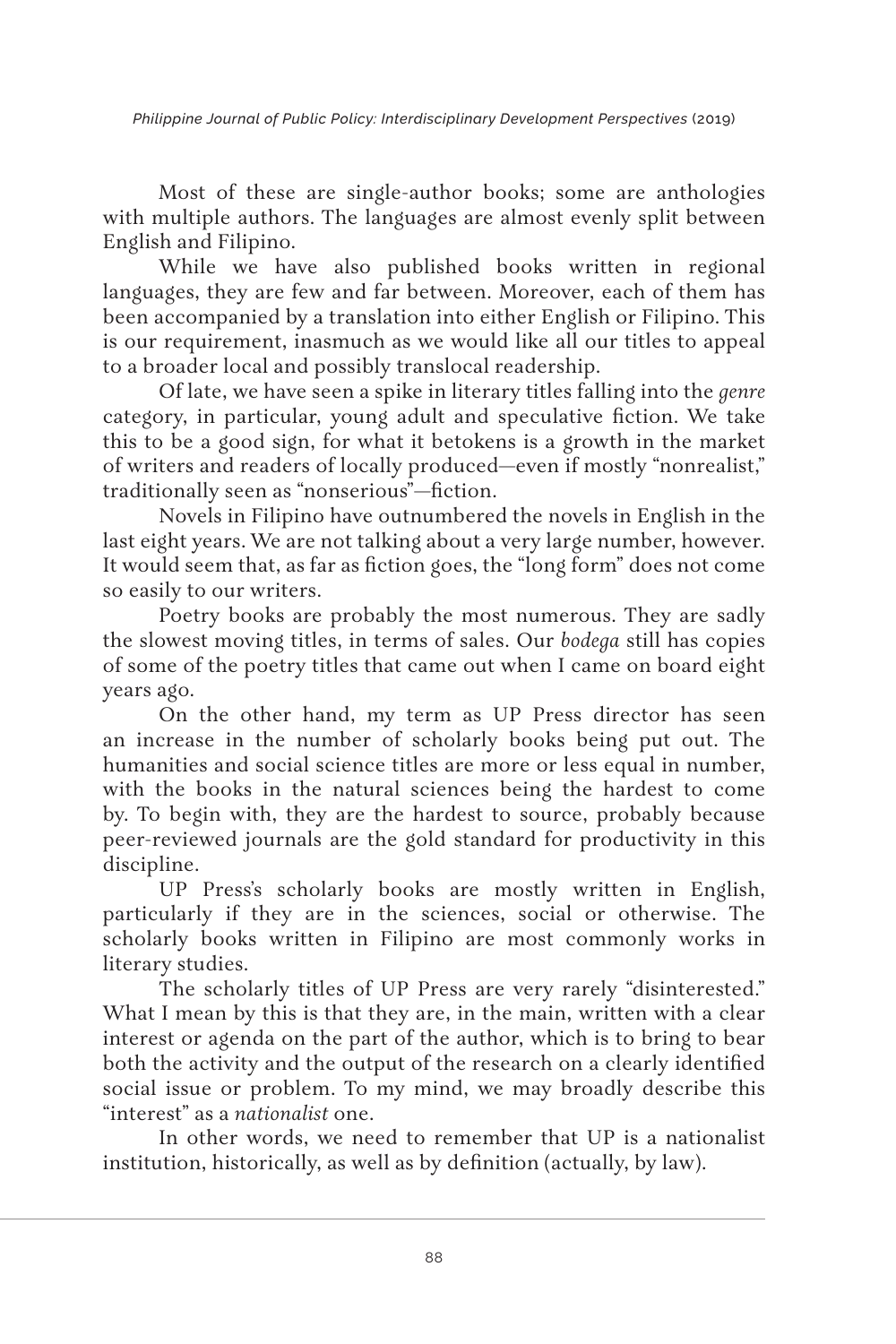Many of the works of UP's writers—scholarly and creative alike may be said to bear this history out.

The clearest expression of this "nationalist" orientation is the fact that we have published UP-sourced scholarly titles whose "category" cannot be easily ascertained.

Are they just books in the social or natural sciences, for example, when they bring together research from both fields in order to guide government in the crafting and implementing of policy—for instance, in regard to the problem of regional and national electrification, mitigating the effects of climate change on local agriculture and aquaculture, and the management of national parks, of mountain reserves, or of marine and silvicultural resources?

Some, if not all, of these titles are the outcome of years of funded research, often by international agencies. In the end, it simply behooves the University to make this output available to both Philippine policymakers and future researchers alike.

I have recently decided that, very soon, we at the UP Press will be formally describing—actually, labeling—books of this sort as books in *policy and governance.*

Of course, this does not mean that as books they cannot be appreciated or read using the more traditional optics of the disciplines. But what this new nomenclature will do is that it will formally register or recognize their purposive and "mixed" nature.

We can say that "mixedness" is an essential feature of the kind of knowledge production that, to my mind, Philippine books necessarily embody and evince.

It is a mixedness or hybridity that we, as publishers and also as editors and book industry stakeholders, need to appreciate and understand better, so that we do not have to subject our books and our writers and scholars—to uncritically assumed standards of scrutiny and evaluation that do not remotely respect where they are coming from, what their nature and purpose are, and what value and importance, what "meaning," they actually, and for all intents and purposes, bear.

Like the other academic presses, UP Press has been the proud publisher of many outstanding works by our very best writers in English. Allow me then to conclude this section by weighing in on a recent social media "discussion"—one that was occasioned by an opinion essay written by a benighted arts and culture columnist several weeks ago.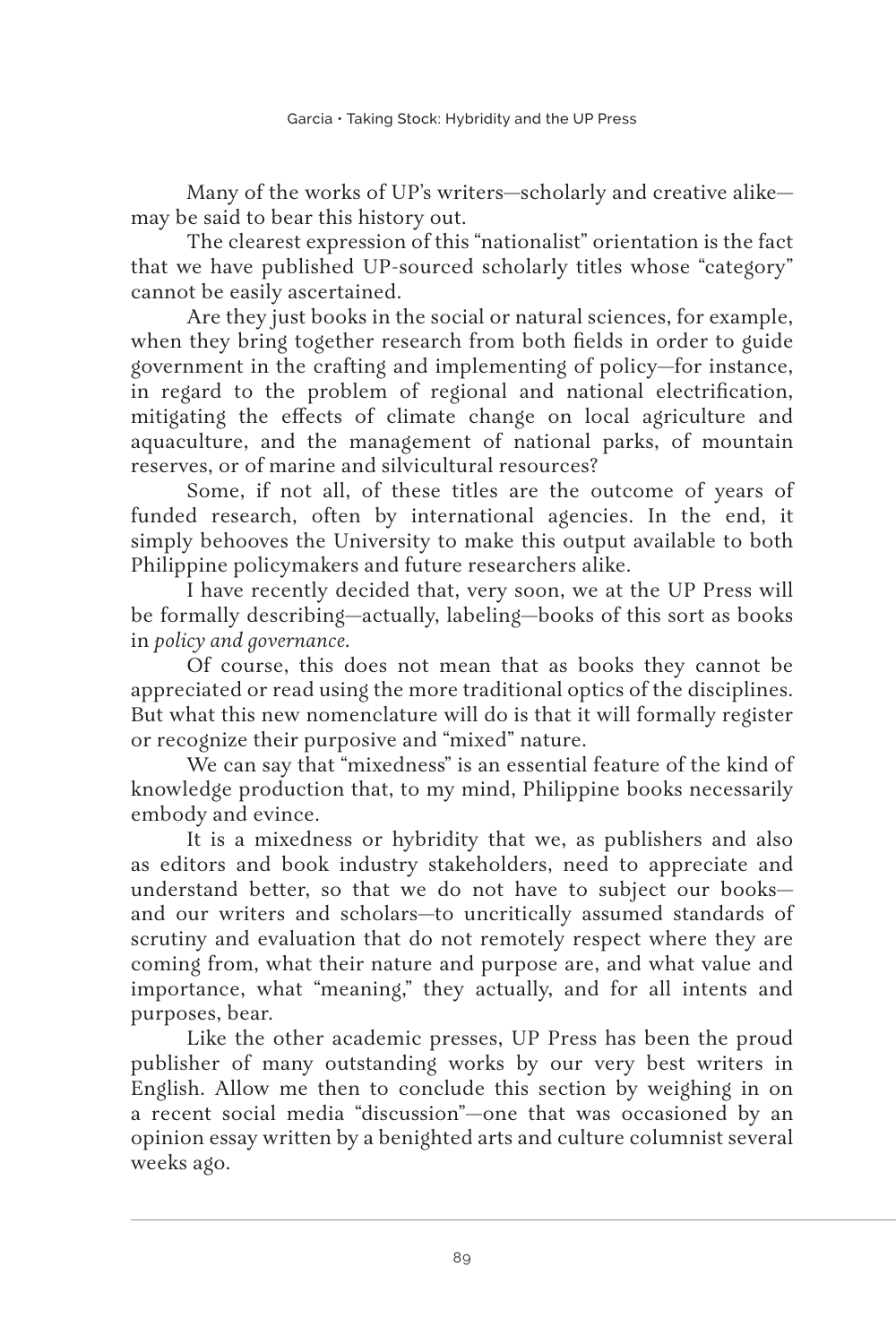*Philippine Journal of Public Policy: Interdisciplinary Development Perspectives* (2019)

In this piece, the columnist basically maligned the quality of our anglophone literature as our local writers are producing it, in favor of Filipino-American and other diasporic Filipino writings, that he believes hold the veritable key to securing the future of Philippine letters.

Upon closer scrutiny, we discover that there is not much to commend—by way of reasonable argument and proof—about this rather shallow and willfully tendentious assessment. This being the case, it is easy to see that the best reaction should really be, well, no reaction at all.

In other words, *deadma.*

But an online firestorm stoked by very irate and articulate young writers did flare up. And because I do not only teach but also, for several years now, publish and market excellent books in Philippine literature in English, I find that I too must register my own demurral against this unthinking piece of slander.

This is a demurral that ties in with my point about the hybridity of the knowledges that we are generating and promoting in our country.

We need to say that it is a hybridity that is constitutive not only of our writings, but also, and more vitally, of our lives, which are implacably situated and unfolding in our multilingual and culturally simultaneous reality as present-day Filipinos.

However as much as we would like to believe, poetically, that *Filipinoness* is something that inheres in our character or our "spirit" something portable, or even inheritable, like a nugget of cultural or genetic memory perhaps, that we can conveniently lug around in our veins—in all likelihood what is Filipino is what is experienced and in many ways *endured* locally, *situationally,* on the level of the everyday, by the multitudes of Filipinos living in the gruel and the grit, in the savor and the spit, of our poor and beloved Philippines.

Our anglophone literature comes from our particular anglophone world—one that has coexisted and admixed, commingled and dissolved, clotted and congealed with all the other linguistic and cultural worlds in our country. Because English is globally spreading, we can imagine that, increasingly, more and more anglophone worlds are coming to exist, including those that our diasporic writers are doubtless living and working in.

What is supremely interesting is that despite appearances—the outward familiarity of intelligible "English" words, for example—these worlds are inexorably and irreconcilably different, *one from the other.*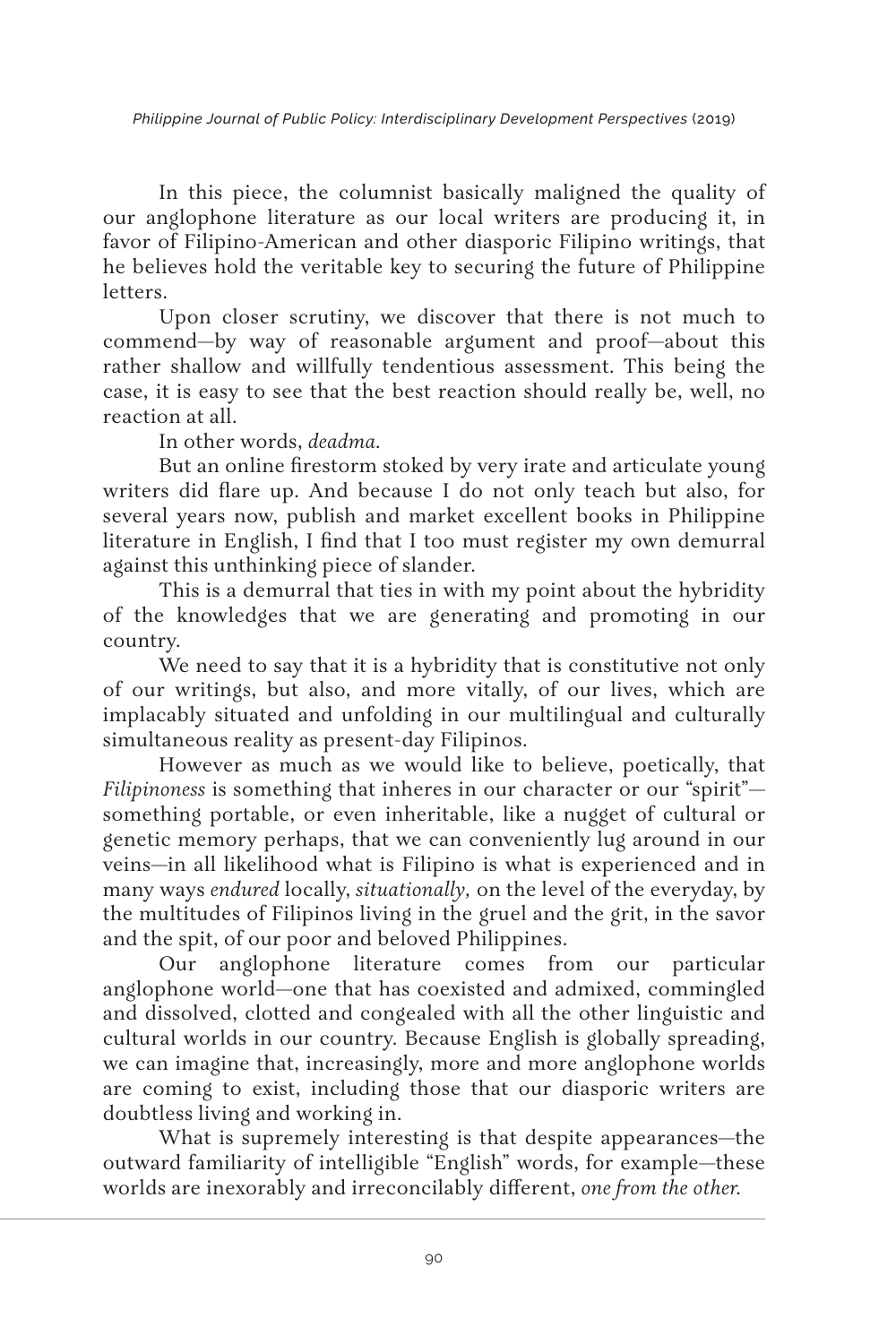In the same way that the *englishes* of these worlds are accented differently as they are spoken by their various interlocutors, written anglophone words bear experiences, memories, and ideas that are grounded in and inseparable from the demonically plural and specifically sited lives of those who read and write them.

In other words, despite their use of what seems to be a common verbal currency, in truth, nothing is purely and unproblematically plain or intelligible across these anglophone contexts.

These are dynamic and empirically heady communities, in which seemingly English words bear histories that are not necessarily apparent, because, for example, they are not necessarily explained or annotated in each and every utterance. (Why annotate and explain yourself, after all, when your conceptual assumptions and cultural referents are already clear to your listener or reader, who stands on the same experiential ground as yourself?)

It makes easy sense to say, therefore, that the prospect of making any facile and so-called "objective" comparative assessments of anglophone utterances—and literatures—is at best iffy, if not downright harebrained.

Allow me, at this point, to remind our self-satisfied opiniongiver: the universalist stance of formalist judgment has long been called out as delusional, if not insincere. There is no value-free position from which to perceive and determine merit in anglophone compositions, *literary or otherwise.*

In other words, our literature in English is entirely our own. It is entirely irreplaceable, entirely unreplicable.

And, most important, because it is grounded in our archipelago's embarrassment of cultural and linguistic riches, and because it is unavoidably translational and as such shot through with recontextualized meanings, it is precious beyond anglophone words.

Turning now to the marketing side of things: my tenure as UP Press director has likewise seen an expansion of marketing platforms and business models.

We engaged in a limited venture in electronic book publishing in 2012, in partnership with the local digital company, Flipside Digital Content. We ended this venture in 2016, after our contract expired, and Flipside folded up (I almost want to say, flipped, belly-up).

We are currently exploring new options in this regard, even as, going by our experience, the sales from this platform are most likely to be modest, at best. Our hunch tells us that the print book market is still the dominant market for most of our academic and literary titles.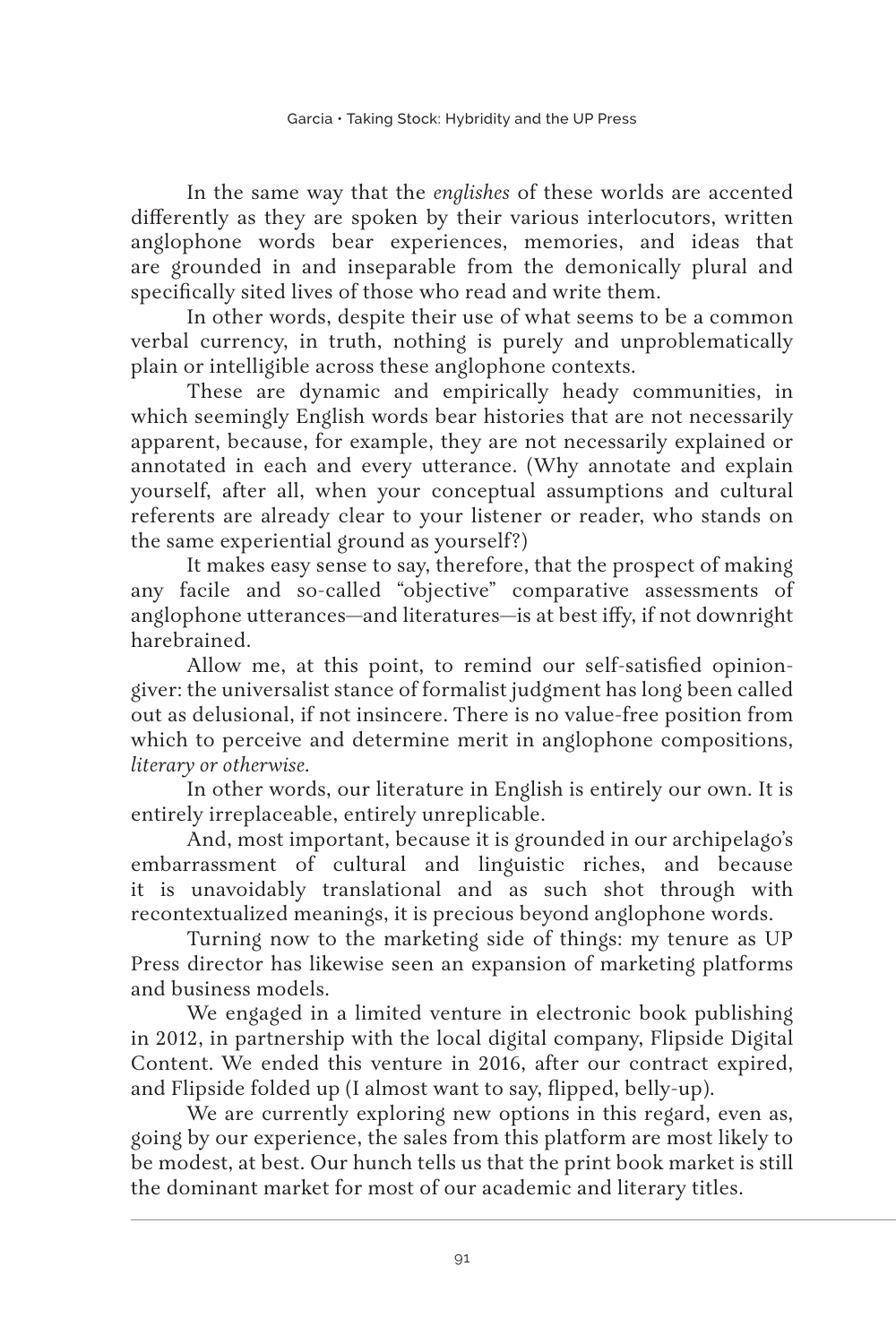We made a direct foray into online sales in 2016, with the opening of our online store. We would have done this earlier, except that in UP, being a government institution, there were all sorts of legal and financial hurdles that the university system administration needed to clear before we could get our online sales facility up and running.

While our bookshop has branches across a few campuses in the UP system, since 2018 we have also been operating our own commercial outlet, Upper Shelf, located at the Urban Turf Wing of the UP Town Center.

The sales from this shop have been very encouraging, with the general and random—rather than dedicated—book buyer becoming a surprising and welcome addition to our local retail market.

To optimize the opportunity presented to us by this commercial space, we have decided to hold weekly book signings at Upper Shelf. As an activity, this has undoubtedly helped boost sales, even as it has also raised awareness about this new and special "meet-and-greet" venue.

Other than sponsoring book signings, UP Press is helping create a social and a critical life for its titles by entering into partnerships with academic bodies in the University—for instance, the Likhaan: UP Institute of Creative Writing, with which it cosponsors a semestral book forum, which features academic experts from a variety of disciplines discussing a recently published UP Press title.

I would like to say that our social media presence is, at present, pretty sustained and in earnest. The UP Press maintains Facebook, Twitter, Instagram, and YouTube pages and channels, in which we regularly feature our authors and their latest books. We have discovered that selling authors is an effective way of selling books; it is always a joy to encounter new media-savvy authors, who blissfully and singlehandedly sell themselves.

Finally, allow me to say that the UP Press is in a comfortable read: stable and fairly liquid— financial position, as of the moment. We draw our operational and publishing expenses from a revolving fund, and because of more aggressive marketing strategies—coupled with an optimization of editorial and administrative operations—we have seen a septupling of this fund since my tenure as director began around eight years ago.

With the support of the university administration, the UP Press hopes to continue its existing editorial and marketing initiatives, even as it seeks to pursue other platforms and formats (yes, our books are now on Lazada!), and make newly available a selection of "classics" and